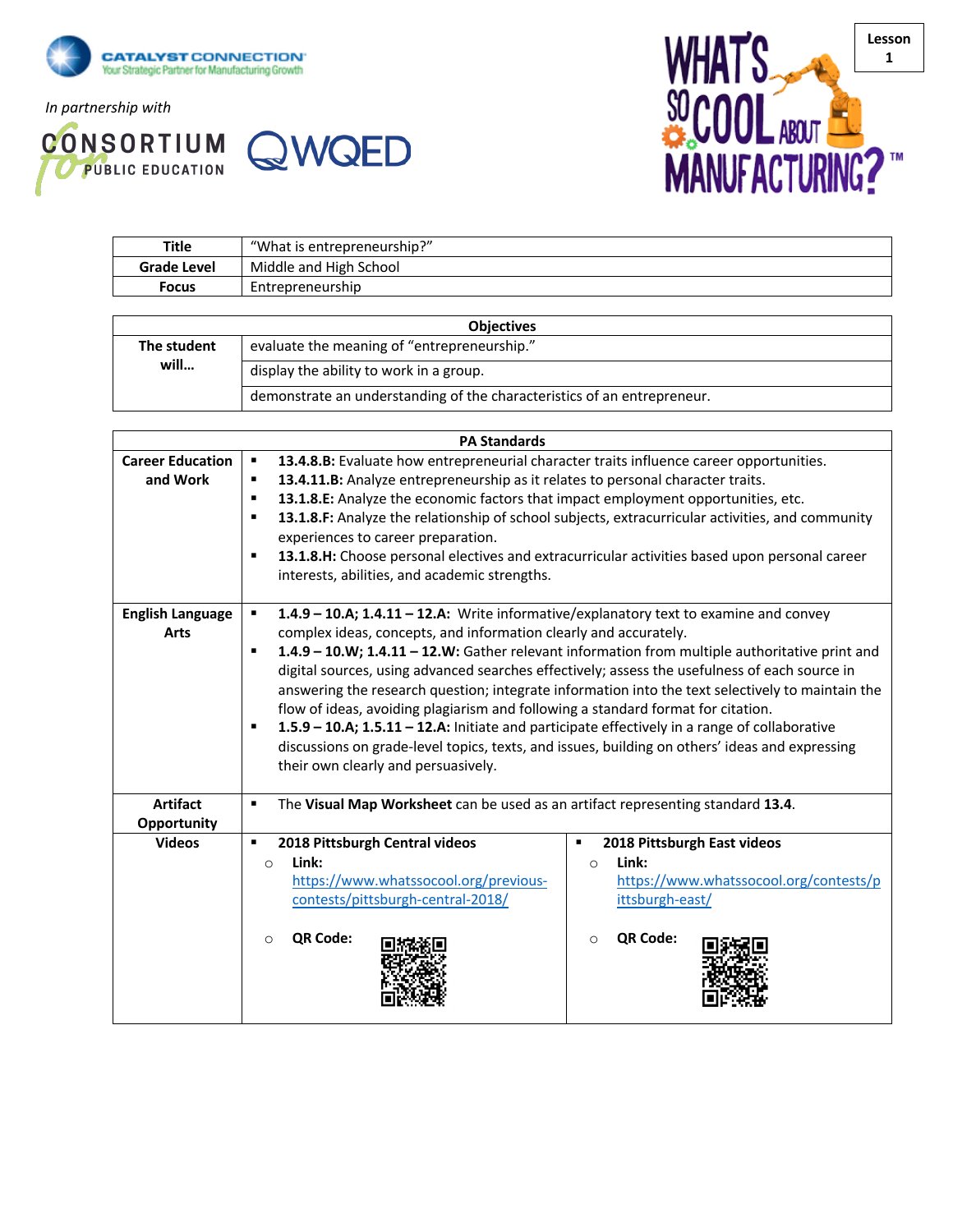|           | <b>Lesson Plan</b>                      |                                  |                                                                                                            |
|-----------|-----------------------------------------|----------------------------------|------------------------------------------------------------------------------------------------------------|
|           | <b>Materials Needed</b>                 |                                  |                                                                                                            |
|           |                                         |                                  |                                                                                                            |
| $\bullet$ | Post-it notes                           |                                  |                                                                                                            |
|           | Flip chart paper                        |                                  |                                                                                                            |
|           | Sharpies or markers<br>$\bullet$        |                                  |                                                                                                            |
|           | Video Reflection Worksheet<br>$\bullet$ |                                  |                                                                                                            |
| $\bullet$ |                                         | Visual Map Worksheet             |                                                                                                            |
| $\bullet$ | Internet access                         |                                  |                                                                                                            |
|           |                                         |                                  | "What's So Cool About Manufacturing?" videos                                                               |
|           | <b>Prior Knowledge</b>                  |                                  |                                                                                                            |
|           |                                         | Entrepreneurship                 |                                                                                                            |
|           | $\circ$                                 |                                  | In order to guide students through this lesson, teachers will need a basic understanding of                |
|           |                                         |                                  | entrepreneurship. Using the Pennsylvania Department of Education's CEW standards, one could                |
|           |                                         |                                  | define an entrepreneur as someone who displays adaptability, creative thinking, ethical behavior,          |
|           |                                         |                                  | leadership, a positive attitude, and positive risk-taking.                                                 |
|           | $\circ$                                 |                                  | PDE's CEW Standards list the traits, soft skills, and hard skills needed, in addition to the pros and cons |
|           |                                         |                                  | of being an entrepreneur. Please see CEW 13.4.                                                             |
|           | $\circ$                                 |                                  | According to businessdictionary.com, entrepreneurship is defined as: "The capacity and willingness to      |
|           |                                         |                                  | develop, organize, and manage a business venture along with any of its risks in order to make a profit.    |
|           |                                         |                                  | The most obvious example of entrepreneurship is the starting of new businesses."                           |
|           | $\circ$                                 |                                  | For further information on entrepreneurship, explore this website from the Network for Teaching            |
|           |                                         |                                  | Entrepreneurship, where the eight main concepts of an entrepreneurial mindset are explored:                |
|           |                                         |                                  | https://www.nfte.com/wp-content/uploads/2017/07/NFTE-2016-Alumni-Survey-Report-                            |
|           |                                         | 2.10.20171.pdf                   |                                                                                                            |
|           |                                         |                                  |                                                                                                            |
|           |                                         | <b>Procedures and Activities</b> |                                                                                                            |
|           | Warm-Up                                 |                                  |                                                                                                            |
|           | $\circ$                                 |                                  | What is "entrepreneurship"? [2 minutes]                                                                    |
|           |                                         |                                  | "In five minutes, write down as many ideas, descriptors, or examples that you can think of                 |
|           |                                         |                                  | regarding entrepreneurship. Write down one idea per post-it note."                                         |
|           | <b>Body</b>                             |                                  |                                                                                                            |
|           | $\circ$                                 | Affinity Clusters [10 minutes]   |                                                                                                            |
|           |                                         |                                  | In groups of 3-5, have every student place their post-its on the wall. All students then quietly           |
|           |                                         |                                  | read all of the post-its to themselves.                                                                    |
|           |                                         | ٠                                | Students then begin to cluster the post-its around similar ideas, concepts, or themes.                     |
|           |                                         |                                  | As the cluster themes emerge, students title the clusters. Students must also decide if any                |
|           |                                         |                                  | clusters are not applicable to entrepreneurship.                                                           |
|           |                                         |                                  | The cluster titles are then written on a sheet of flip chart paper.                                        |
|           | $\circ$                                 | Video Viewing [15 minutes]       |                                                                                                            |
|           |                                         |                                  | Individually, students watch 3 videos from the 2018 video submissions.                                     |
|           |                                         | ٠                                | After each video, students take a few minutes to complete the Video Reflection Worksheet,                  |
|           |                                         |                                  | reflecting on what aspects of entrepreneurship they saw in each video.                                     |
|           |                                         |                                  | Reflections can be written in full sentences or phrases, should list specific attributes                   |
|           |                                         |                                  | of entrepreneurship, and include the name of the business.                                                 |
|           |                                         |                                  | Students should refer to their affinity clusters as needed.                                                |
|           |                                         |                                  |                                                                                                            |
|           |                                         |                                  |                                                                                                            |
|           |                                         |                                  | -Continued-                                                                                                |
|           |                                         |                                  |                                                                                                            |

2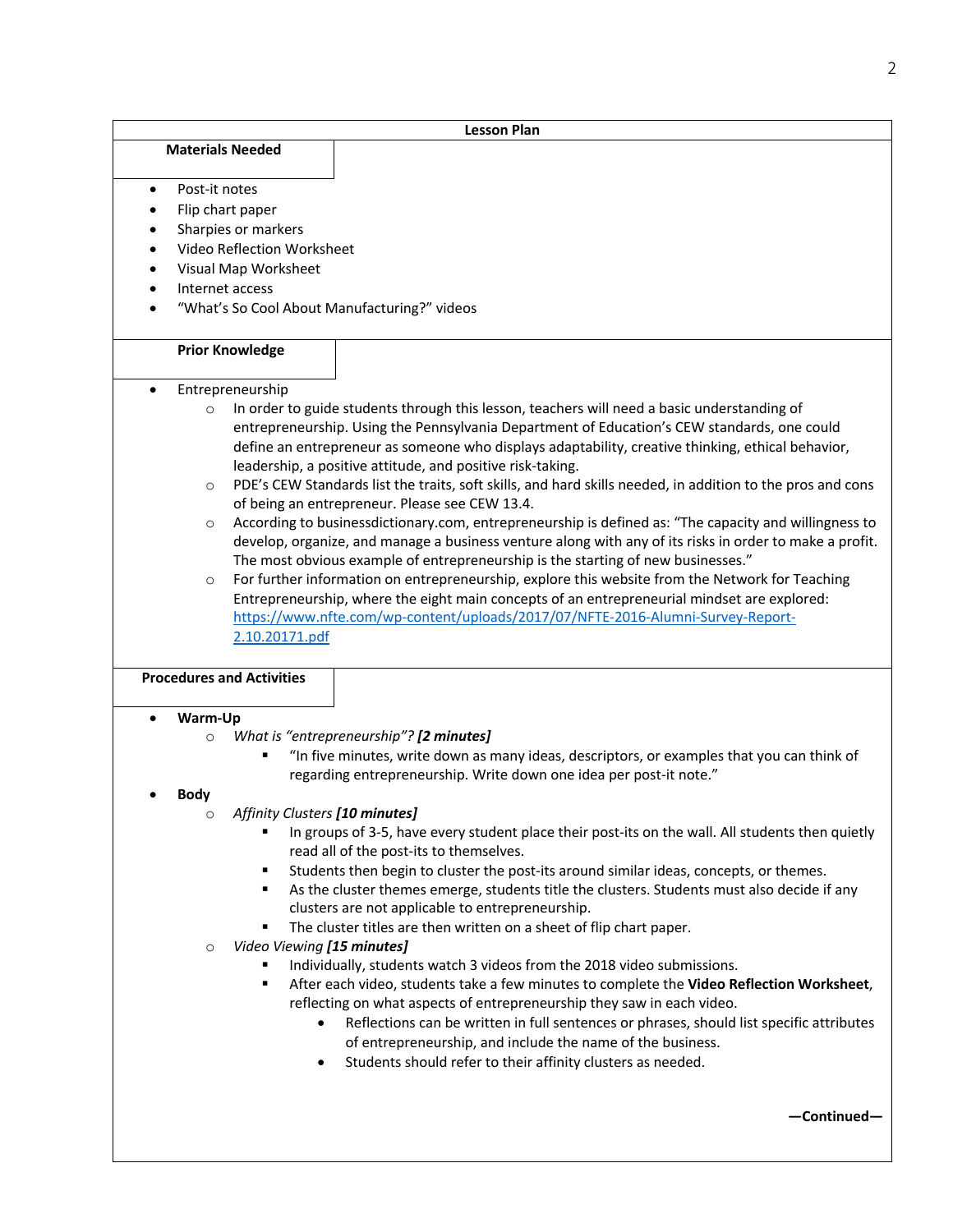### o *Summary [10 minutes]*

- After at least 3 videos have been viewed, students choose one affinity cluster title and, using the **Visual Map Worksheet**, create a visual representation of this theme.
	- The Visual Map must include descriptors, examples, images, and a written summary.
	- The summary should be one paragraph in length, include ideas shared in the group work, and specifically reference at least three videos.

### • **Closing**

o "Reflecting on what you learned today, write your own definition of "entrepreneurship." *[3 minutes]*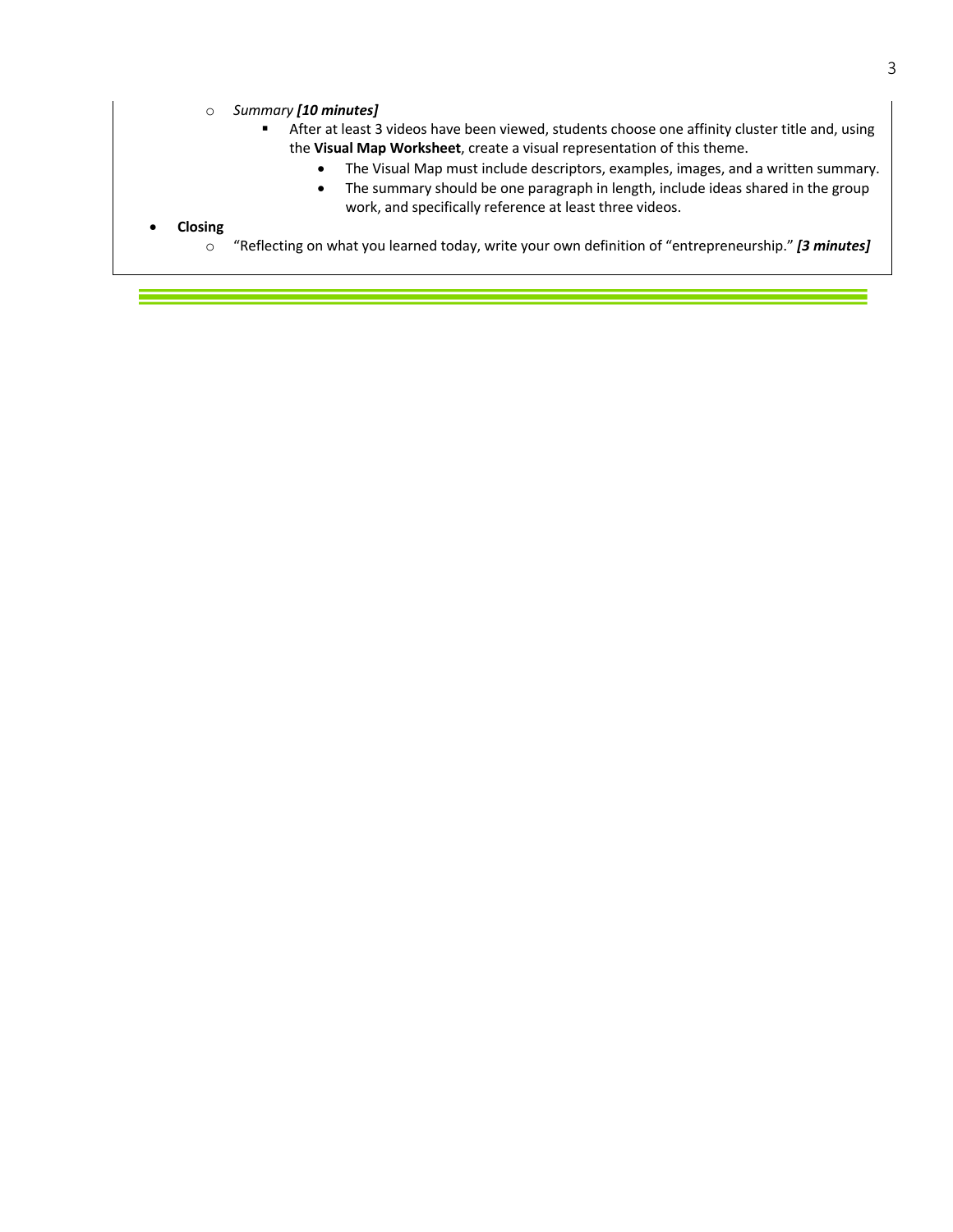## **Video Reflection**

# **Directions:**

After viewing each video, take a few minutes to reflect on the aspects of entrepreneurship that you saw. You can write in phrases or complete sentences. Please refer to the affinity clusters created by your group to guide your thinking.

| Name of business:                                                     |  |
|-----------------------------------------------------------------------|--|
| Specific attributes of<br>entrepreneurship<br>displayed in the video: |  |
|                                                                       |  |

| Name of business:                                                     |  |
|-----------------------------------------------------------------------|--|
| Specific attributes of<br>entrepreneurship<br>displayed in the video: |  |
|                                                                       |  |

| Name of business:                                                     |  |
|-----------------------------------------------------------------------|--|
| Specific attributes of<br>entrepreneurship<br>displayed in the video: |  |
|                                                                       |  |
|                                                                       |  |